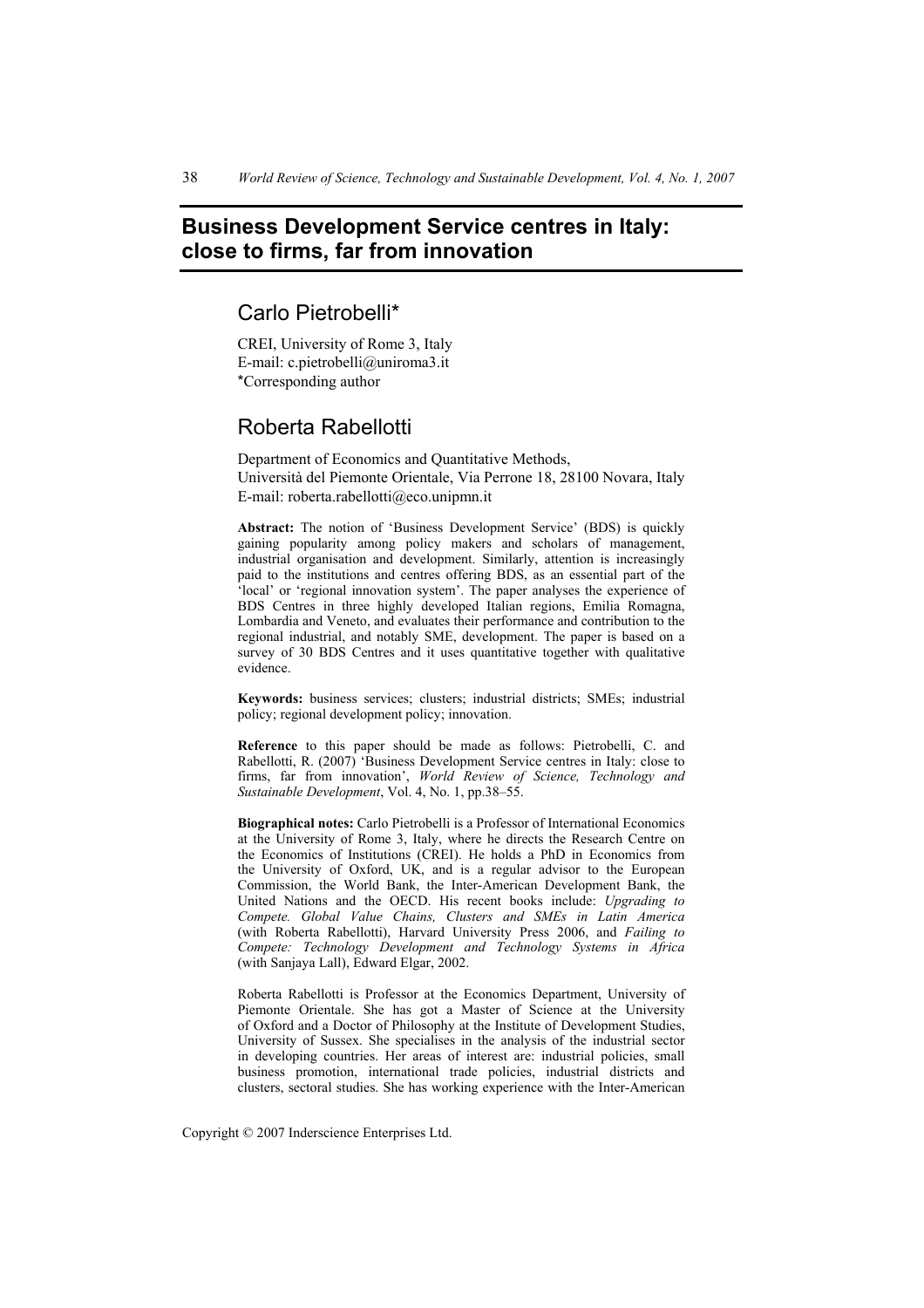Development Bank, the European Union, UNIDO, ILO, ECLAC-UN, UNCTAD, Banco de Comercio Exterior of Mexico, Institute of Development Studies and several Italian local institutions.

## 1 Introduction<sup>1</sup>

The notion of 'BDS' is quickly gaining popularity among policy makers and scholars of management, industrial organisation and development studies. Several expressions are frequently found in the English-language literature to designate similar concepts with sometimes varying nuances, including industrial extension services, support services, advisory services, or business services. Recently, increasing attention has been paid to Knowledge-Intensive Business Services (KIBS), emphasising services contribution to the innovation process in firms as well as in regional and national innovation systems (Muller and Zenker, 2001).

Among all these labels, the notion that most vividly portrays the actual nature and function of such services is that of 'real services', to indicate their impact on structural features of firms, and notably on their competitiveness (Bellini, 1985, 2000; Bianchi, 1985; Brusco, 1992).<sup>2</sup> Thus, 'real' should not be interpreted as the opposite of 'financial': also the latter services may be real, to the extent that they have a structural impact. Ideally:

> "The provision of these services transfers to user firms new knowledge and triggers learning processes within them, thereby modifying in a structural, non-transitory way their organisation of production and their relation with the market." (Bellini, 2000, p.711)

Similarly, attention is increasingly paid on the institutions and centres offering BDS, as an essential part of the 'local' or 'regional innovation system' (Cooke et al., 1997). Along these lines, there is a growing literature aimed at investigating if and how BDS do contribute to regional and local economic development (Vickers and North, 2000; Rolfo and Calabrese, 2003).

This paper aims at contributing to this literature providing new empirical evidence of the experience of 30 BDS Centres located in three highly developed Italian regions: Emilia Romagna, Lombardia and Veneto. Using quantitative together with qualitative evidence, it analyses the details of a reality that is often quoted as a 'success-story', sometimes beyond the actual empirical evidence.

The paper presents a detailed analysis on the origin of BDS centres, their mode of operation and governance and their contribution to regional development, confronting the Italian case with the main issues discussed in the growing international literature on business support delivery.

The structure of the paper is as follows. In the next section we present a review of the main issues discussed in the literature, which are relevant to the understanding of our empirical evidence. Then, we analyse BDS centres as industrial policy tools in the general Italian context and more specifically in the three different regional contexts under investigation. The following section presents the findings of our survey in Emilia Romagna, Lombardia and Veneto. The final section concludes presenting our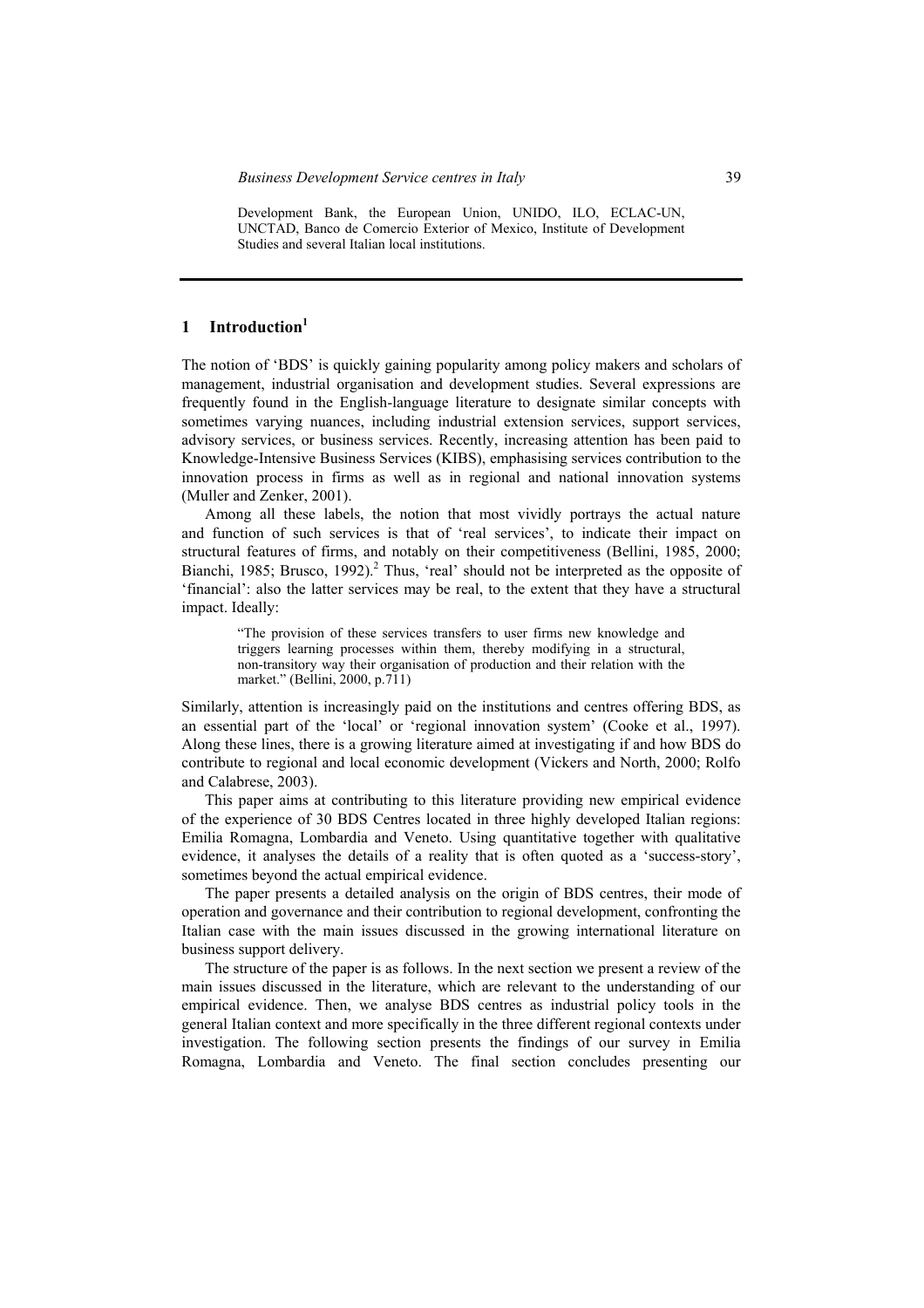considerations of how the international debate on BDS and on their role in regional development can learn from the Italian experience.

### **2 BDS in the literature**

In principle all the specific skills and competencies required could be available within the firm's boundaries, thereby eliminating the reason for the existence of a market for BDS, and of 'centres' and institutions supplying them. Why then do many enterprises prefer to outsource, or buy from the market all (or some) of these services, thereby creating a demand for such centres? The main factors behind the firms' decision to outsource BDS can be identified in Bartoloni (2001):

- *Cost factors.* When the costs of accumulating the in-house competencies to perform functions that could be otherwise outsourced are too high in relation to the transaction costs of buying them from the market. Often also excessive minimum costs and indivisibilities occur.
- *Quasi-cost factors*. The firm may prefer a flexible organisation, focussing on core and strategic activities, and externalising all or part of its non-core activities; this strategic choice may vary overtime, and may imply also risk-reducing considerations.
- *Technological factors*. Related to the rising technological and organisational complexity of the environment in which firms currently operate. Thus, enterprises may lack the knowledge required and its rapid evolution imposes to purchase it from outside, from highly specialised entities. Moreover, the need to fulfil international technical and quality standards is increasing, and this further induces outsourcing of specialised technical functions.

A different, but related issue is that the provision of BDS to SMEs suffers from market failures both on the supply and on the demand side (Rabellotti and Viganò, 2000). Given asymmetry of information, SMEs are either unaware and/or unwilling to use outside consultancy services, which are commonly seen as expensive and of limited relevance (Wren and Storey, 2002). A survey of 2500 SMEs undertaken in the UK by Robson and Bennet (2000) reports that SMEs use just a few types of external services, typically on accounting and legal matters. Furthermore, the skill level of the firm and its innovation capability significantly affect its likelihood of seeking external advice.

On the supply side, the transaction costs for private sector (collective) suppliers to identify and market their services to SMEs are high relative to the demand of these firms, and this makes servicing them unprofitable. Therefore, the public sector may help underwriting the risks associated with technical uncertainties and the costs of aggregating and creating markets that private agents would not be ready to bear otherwise (Feller, 1997).

An interesting variant of this argument is that BDS tend to have positive externalities of consumption: as a consequence of imitative mechanisms, higher quality standards are introduced within the companies and in inter-company relations, and this is likely to have a multiplier effect on industrial and SME development (Bellini and Condorelli, 2004). In other words, a local endowment of real services adds to the collective assets of a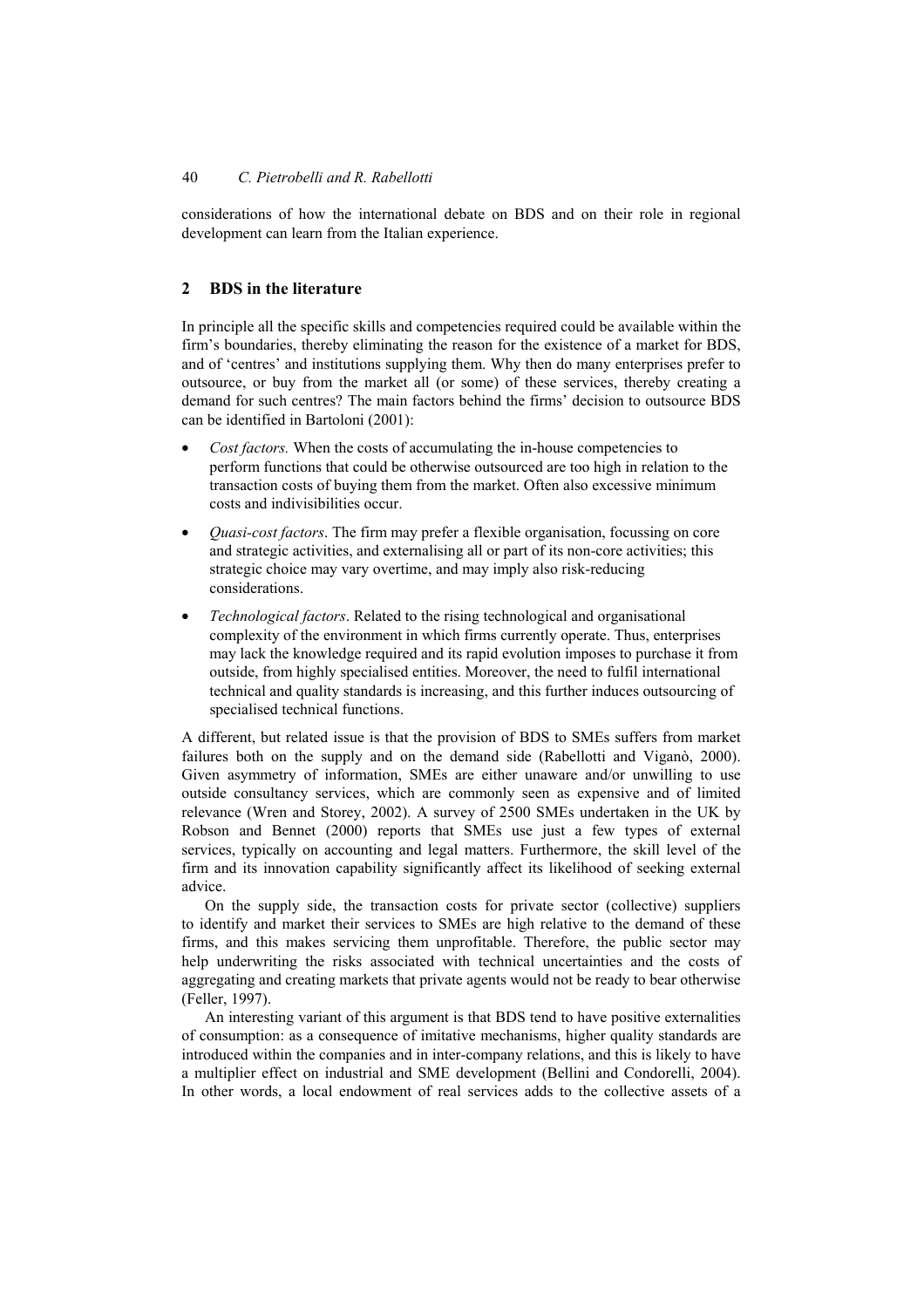region, and generates positive externalities. For all these reasons, public intervention in creating and promoting BDS centres as well as in subsidising services is often justified in economic theory.

Nevertheless the market failure argument also needs to be considered in terms of dynamic efficiency (Bellini, 2000). As stated by Bellini:

"an option is open for privatisation as soon as the mission of public service providers is completed and those services can be sufficiently produced and efficiently sold through market mechanisms." (Bellini, 2000, p.724)

This is clearly the case of the centres specialised in laboratory test and quality certification analysed in our empirical survey, discussed below in Section 4.2.

Another debated issue is the emphasis on local delivery justified on the basis of the localised nature of knowledge creation and utilisation, and the need for continuous user-producer interactions (Lundvall, 1988). Within such a framework, BDS centres are key players in local and regional innovation systems, actively participating in the learning process characterised by specific and local features, and contributing to create a systemic productive and innovative culture (Cooke et al., 1997).

Nevertheless there are some authors making the point that, although there are good reasons for delivering business support at local level, there are also cases in which there may be a need to achieve a critical mass and exploit economies of scale (Vickers and North, 2000). Bellini (2000) suggests that a balanced division of labour among the different local, regional and national levels is highly desirable.

A case in point may be highly advanced technological services, requiring very specific and rapidly changing knowledge. This makes very problematic and often impossible the standardisation and codification of the knowledge flows that are relevant to the enterprise. But also the provision of these services may be very expensive, and therefore when managed at the regional level, economies of scale make such services more viable.

Finally, there is the question of evaluation of BDS impact on firms, local, regional and national economic systems. Wren and Storey (2002) make the point that despite the considerable sums of money involved, the evaluation of such a kind of policy tools is remarkably underdeveloped. They provide an assessment, based on robust econometric techniques, of the impact of 'soft' business support on the performance of SMEs in the UK, finding that subsidised consultancy advice is most effective in the mid-range SMEs.

If it is true that there is little evaluation and much of it ends with collecting clients' view on received services, it must also be said that evaluation is especially difficult because of the complexities of BDS provision. Some services may produce short-term, easily measurable, gains, others long-term, less tangible, indirect benefits. Moreover, policy objectives may also change over time and are different in different contexts. This is definitely an area for further research, trying to put some order among anecdotal evidence, incomparable case studies and benchmarking exercises (Pietrobelli and Rabellotti, 2002). $3$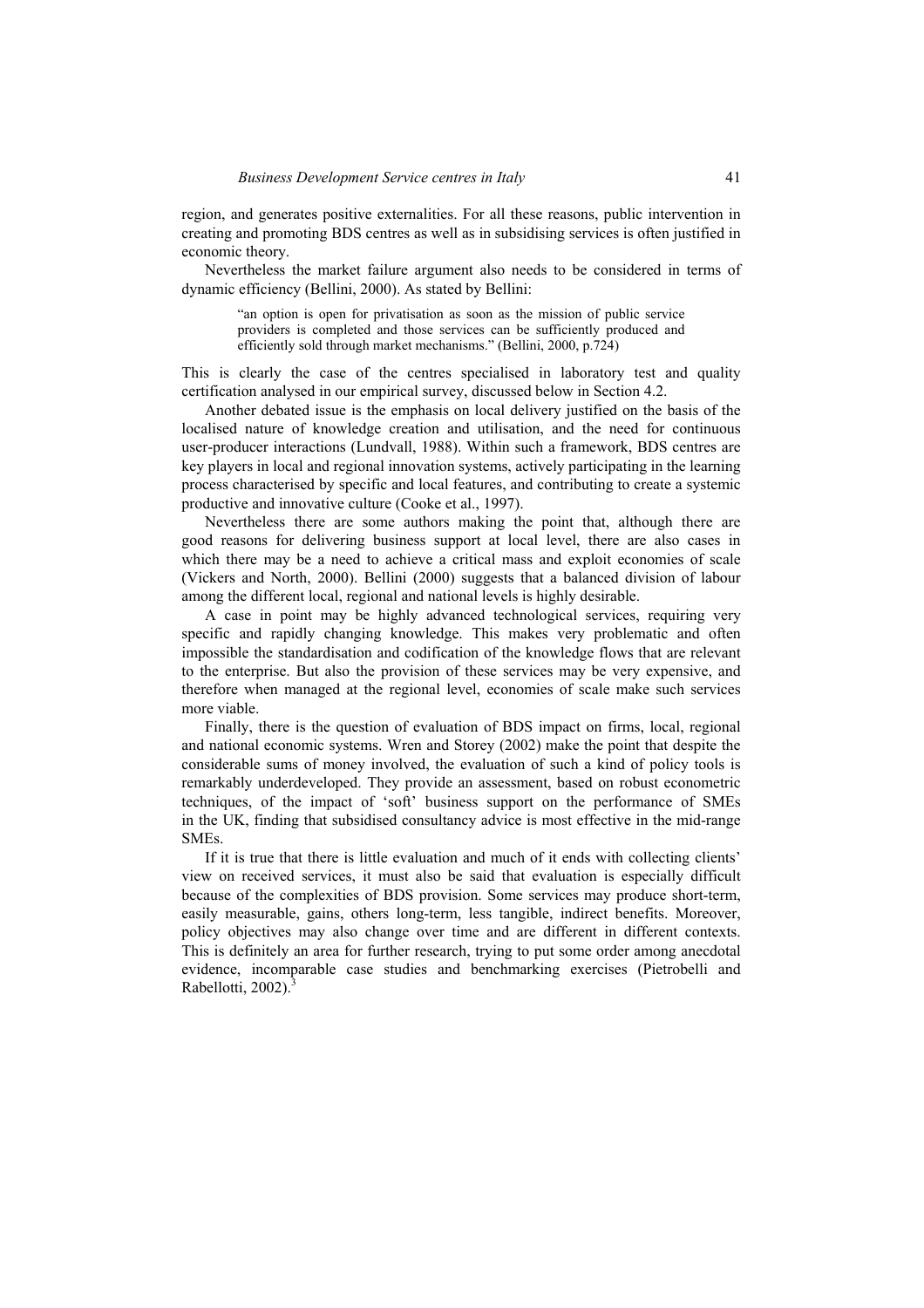#### **3 BDS in Italy**

Since the beginning of the 1980s, in Italy the BDS centres have become popular mainly as policy instruments to sustain SMEs' innovation capability and competitiveness. In those years there was an increasing decentralisation of industrial policy at the regional level, allowing the support of many local initiatives, highly customised to the specific industrial tradition of each area. Consequently, the Italian BDS centres were generally established in a de-centralised and uncoordinated way rather than as a result of nation-wide integrated SME support programmes (Rolfo and Calabrese, 2003).

Most of the Italian literature available on BDS centres is either on general policy issues or it is based on case studies, very often concentrating on success stories. Probably the most analysed centres are from Emilia Romagna (Bellini, 1985; Bianchi, 1985; Brusco, 1992; Bellini and Pasquini, 1998).<sup>4</sup> There are only a few surveys aimed at providing a more general picture of the Italian experience in BDS centres. Nomisma undertook the first study aimed at a national census of the existing BDS centres in 1988 (Nomisma, 1988), counting 75 centres. To our knowledge, there are two more recent centres at national level: one was undertaken in 1997 by Ceris-Cnr (Calabrese et al., 2001) and the other was produced by Agitec and updated in 2000 (Farinelli, 2000). $\frac{5}{3}$ The Ceris-Cnr study counted 161 institutions supplying technological services $6$  to firms, but only 80 of them are proper BDS centres, the remaining being Business Innovation Centres (BIC), science parks, business incubators and national research agencies.

For the sake of international comparison, in 2004 the European Commission' s Enterprise Directorate has released a new database of European technology transfer institutions within the member States<sup>7</sup> and of a total of about 1600 institutions, 101 are Italian, 167 from the UK, 168 from Spain, 215 French and 431 German.

Considering the regional distribution, it clearly appears that most of the centres identified by Ceris-Cnr are located in the Northern and Central regions and particularly in Lombardia (15), Veneto (10), Emilia Romagna (11) and Toscana (16). Besides, in these four regions there are also a majority of centres located in industrial districts, given the high density of specialised clusters of firms in these regions.

The Ceris-Cnr study also presents information about the services supplied by these centres, the number of customers and their location, turnover, number of employees and external consultants. The main conclusion is that centres located inside as well as outside districts supply many different services, and they do not try to achieve a clear specialisation, therefore rarely reaching their declared aim of supporting innovation.

The little contribution to innovation of most of the BDS centres is also confirmed by a study undertaken on Lombardia (Cusmano et al., 2000), one of the most industrialised regions and characterised by the most innovative industrial sector in Italy (Cusmano et al.,  $2000$ ).<sup>8</sup> Based on a sample including both innovative enterprises<sup>9</sup> and firms making use of services supplied by BDS centres, the authors conclude that there is clearly 'adverse selection': the service centres' customers are the less innovative firms while innovative enterprises interact more with universities, research centres and technical advisors in order to improve their innovative capability. Moreover, most of the BDS centres adjust their supply of services to the demand of their customers to improve their financial self-sufficiency; thus, they end up mainly supplying few innovative services, such as information, training, laboratory tests and quality certifications.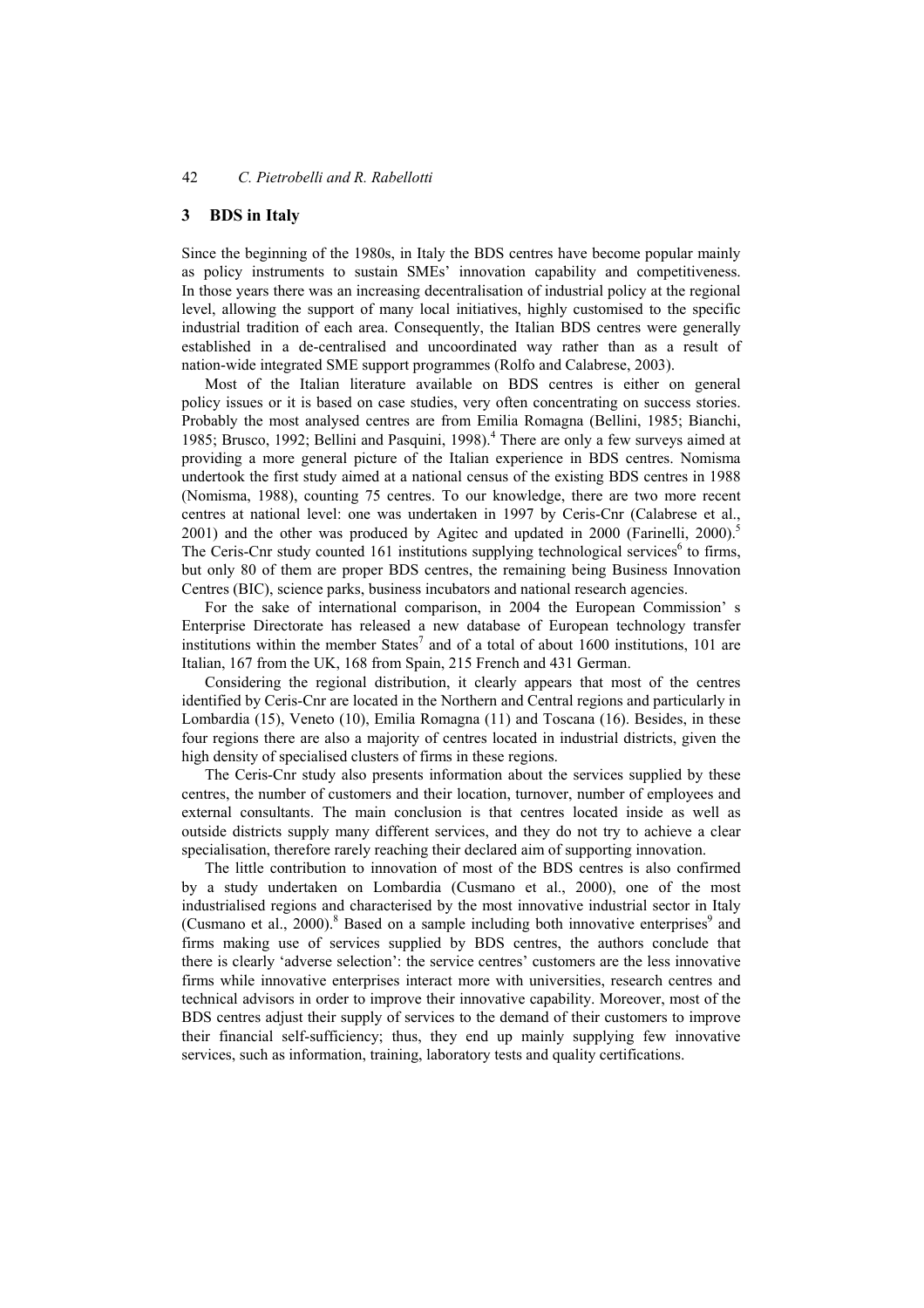Some further evidence is presented in another study on the outsourcing of advanced services in Lombardia (Bartoloni, 2001). Using the 1996 industrial census database, Bartoloni concludes that there is a positive correlation between demand for innovative services, firm-size and technological level. Moreover, R&D services are mainly supplied in the metropolitan area of Milan, while centres located in industrial districts are more specialised in information and engineering services to satisfy the demand of their main clients, which are small and medium-sized firms.

The empirical studies reviewed here agree on one major result: most Italian BDS centres lack adequate capabilities to enhance innovation. BDS centres, originally set up to provide technological services, have gradually adjusted their supply to the local SMEs' demand of traditional services, such as information, laboratory tests, training. As documented later in this paper, this approach has at the same time positive and negative implications: BDS centres often succeed in increasing their financial self-sufficiency, as they supply services demanded by firms; however, they seldom induce new demands for innovative services. Innovative firms rather prefer to interact with other institutions, such as universities and research centres, to improve their innovation capability (Cusmano et al., 2000).

In the experience of other countries, particularly Germany with the well-known case of *Steinbeis-Stiftung* in the region of Baden-Wurttemberg, BDS centres play a crucial role in enhancing innovation and diffusing technologies, when they act as co-ordinators of a network of institutions, universities, research centres, and innovative firms (Schmitz, 1992).

This paper substantiates, with richer empirical evidence than the existing studies available (Calabrese et al., 2001; Nomisma, 1988) that this is not happening in Italy: BDS centres are good at adapting to the needs of local firms, but they often miss the opportunity to contribute to the modernisation of the local industrial economic system.

#### *3.1 BDS in the three regions analysed*

The three regions under analysis are large and important in the Italian economy, accounting for a large share of industrial employment (45%) and more than 50% of manufactured exports. Besides, they represent three different patterns of industrial development and regional policy, making them a very interesting object of analysis.

In Emilia Romagna there is a strong concentration of industrial districts and an old tradition of industrial policy at local and regional levels, reflecting a 'top-down' design planned by the Region's policymakers to lead the market and drive private enterprises and their associations towards the objectives planned (Bianchi and Giordani, 1993). Within this context the Emilia Romagna Region founded Ervet (*Ente Regionale per la Valorizzazione Economica del Territorio*) as a financial holding company in 1974. During the 1980s, in order to support the regional industrial system's competitiveness, Ervet created a network of centres located throughout the region to serve specific local needs. The set of Ervet Centres is known as the 'Ervet System', and includes nine specialised bodies, the so-called Centri di Servizio i.e., Service Centres (Russo et al., 2000).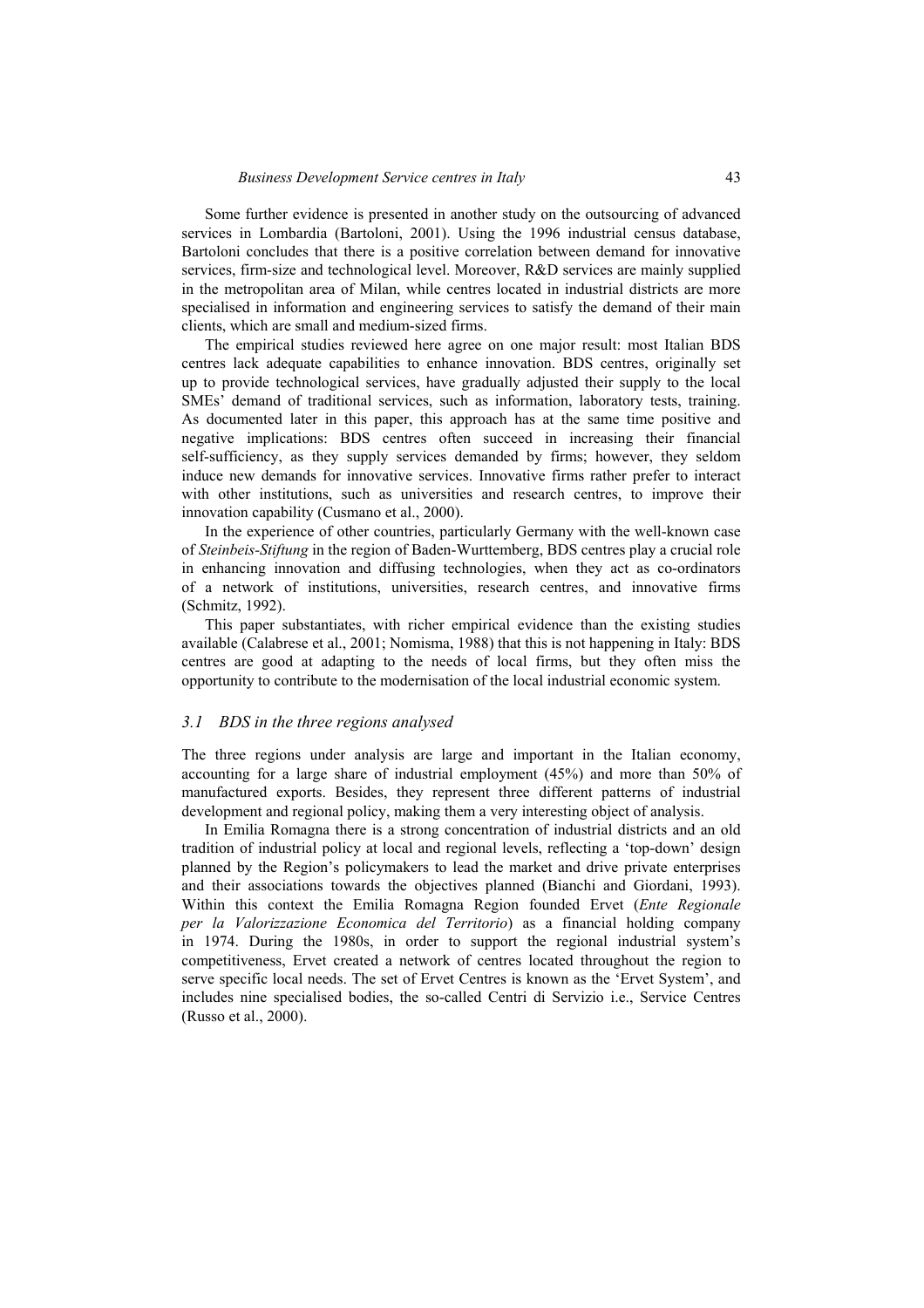Several of these centres are by now financially self-sufficient, but they could hardly have been sustainable since their inception. In the early years they played a useful 'signalling' role for private enterprises, pointing to specific activities and issues that would have turned out of strategic importance in due course (e.g., quality certification, metrology and industrial standards).

Such a 'top-down' approach, always in close collaboration with the private productive sector, helped anticipate some market trends, and lead firms' efforts towards pursuing technological changes. This system was probably better suited to a phase of incipient industrialisation (Amin, 1997), and is currently undergoing a thorough process of restructuring. The main reforms aim at Russo et al. (2000) and Leoncini and e Lottim (2001):

- boosting Centres' financial sustainability
- subsidising with public financing only highly innovative projects, always subjected to competitive tenders
- boosting the collaboration among Centres and the creation of networks with the Research and University system.

Also in Lombardia since the 1980s the promotion of BDS centres has been used as a tool of industrial policy to support SMEs. With a regional law (33/1981) the creation of 14 new BDS centres (Lombardia, 1995) was sponsored to help strengthen the capability of local systems of firms.

More recently with a new regional Law (35/1996), based on the experience accumulated during the last decade, a scheme aimed at promoting service centres while at the same time directly supporting new firms with grants for R&D projects and soft loans for innovation was launched (Garofoli and Musyck, 2003).

Now the Lombardia Regional Government is currently choosing to play a rather neutral role both inside and outside districts. It provides financial support to relatively small innovative projects, but it does not try to play any active role in promoting innovation or coordination of economic activities within the industrial system.

Finally, there is Veneto where industrial development, very much based on districts, is a more recent phenomenon than in the two other regions. Private initiatives by firms and institutions have played a central role in the promotion and development of local industry, to a much greater extent than local governments and public sector institutions. Therefore, an analysis of local industrial policy that only looks at regional laws would be misleading and underplaying the relevance of local institutions, often the outcome of spontaneous processes of self-organisation from below, inter-related through networks of exchanges, relations and competition that rarely have a consciously-pursued regional dimension. Perhaps paradoxically, the strength of some private structures and institutions, and of their networks, often invisible but real, lie in the *weak linkages* with the public administration (Corò, 2001).

However, such a set-up inevitably suffers from substantial weaknesses: the lack of public planning and support has hindered the co-ordination of initiatives, which have arisen casually and in response to specific and localised demands. In addition, the forward-looking nature of some service provision by subsidised public institutions (like in Emilia Romagna) was absent, and this limited the possibility to upgrade the whole industrial system, still largely specialised in traditional sectors. Only recently the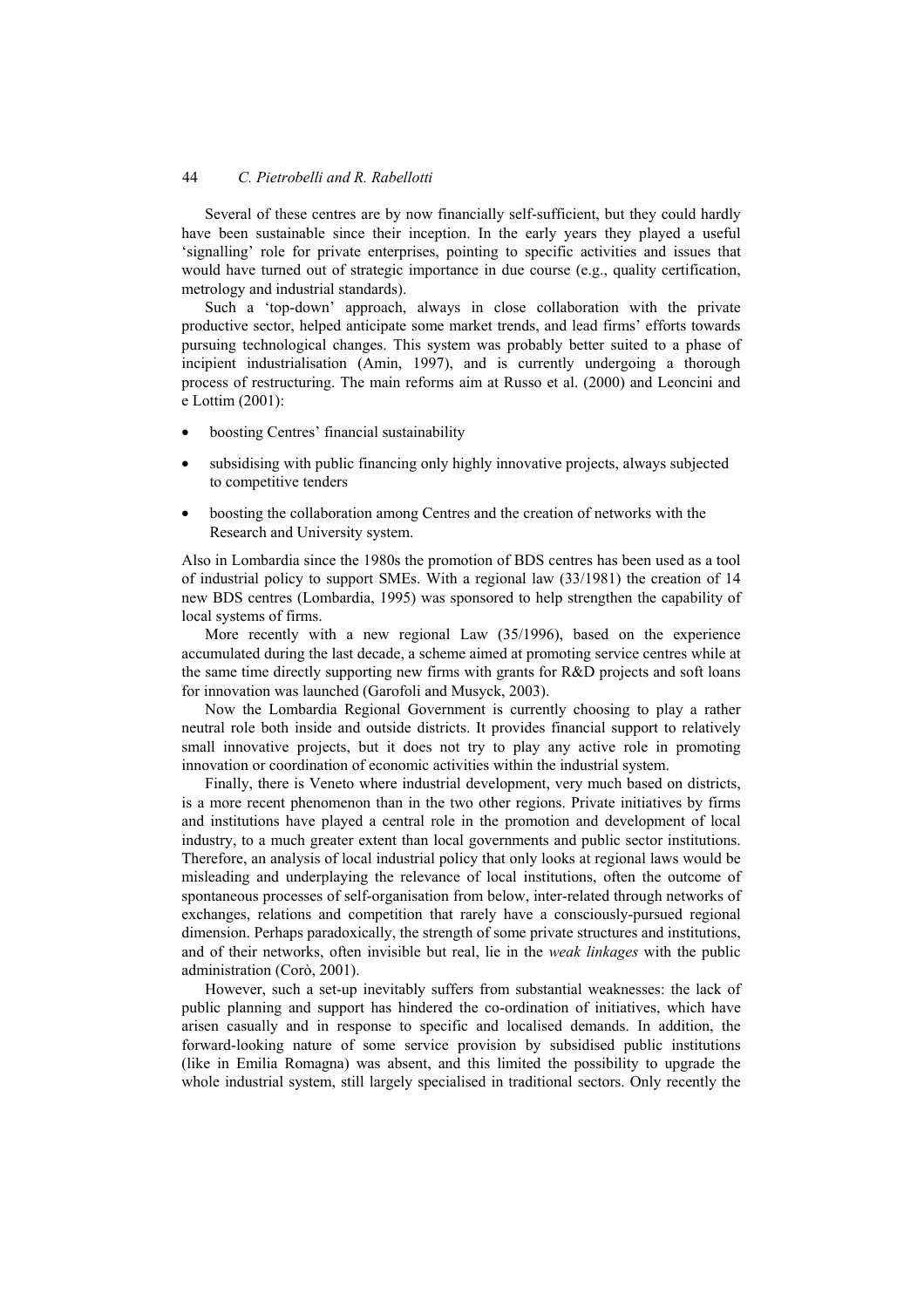Region has begun to play a role of ex-post co-ordination of the already existing activities and centres, acknowledging their existence and role, and planning its support to industrial development accordingly.

### **4 The survey**

### *4.1 The methodology*

The present study is based on a questionnaire survey conducted on a sample of 30 BDS centres and on in-depth interviews with key informants, such as representatives of local and regional public bodies, business associations and chambers of commerce, scholars and practitioners of local development.

The current sample was selected from a list of institutions supplying BDS obtained from an updated inventory of existing databases on all institutions supporting industrial development in the three regions (Calabrese et al., 2001; Farinelli, 2000; Nomisma, 1988) and on broad research in the internet. Given that the resulting database includes highly heterogeneous institutions, the following criteria of selection were adopted:

- A first general criterion is to select only those institutions that offer at least some technological services because: a) innovation is necessary to acquire competitiveness and b) the characteristics of technology and technological change (imperfect information, uncertainty, incomplete/imperfect appropriability of the results of the investment, externalities, free-riding) determine an investment in technology that is lower than what it would be socially optimal, justifying public intervention and subsidies.
- The second criterion refers to the opportunity of excluding the institutions that only carry out theoretical research activities, although enterprises can also take advantage of it. In fact, basic research cannot be thought of as a service directly usable from the enterprises.
- The third criterion reflects the need to exclude the centres strongly linked to large national, international or multinational enterprises. They might offer useful services to other enterprises, but in this case service provision follows a more complex logic, and very different from the one of the development of the three regions.
- The fourth criterion is to exclude BIC, science and technological parks, business incubators, experimental stations, technological and industrial poles. Although similar in several respects, these are different in their aims, and in their operative and strategic logic, from BDS centres. The analysis and the questionnaire geared to this kind of actors should be different. In a similar way we exclude the laboratories that are involved only in technical tests.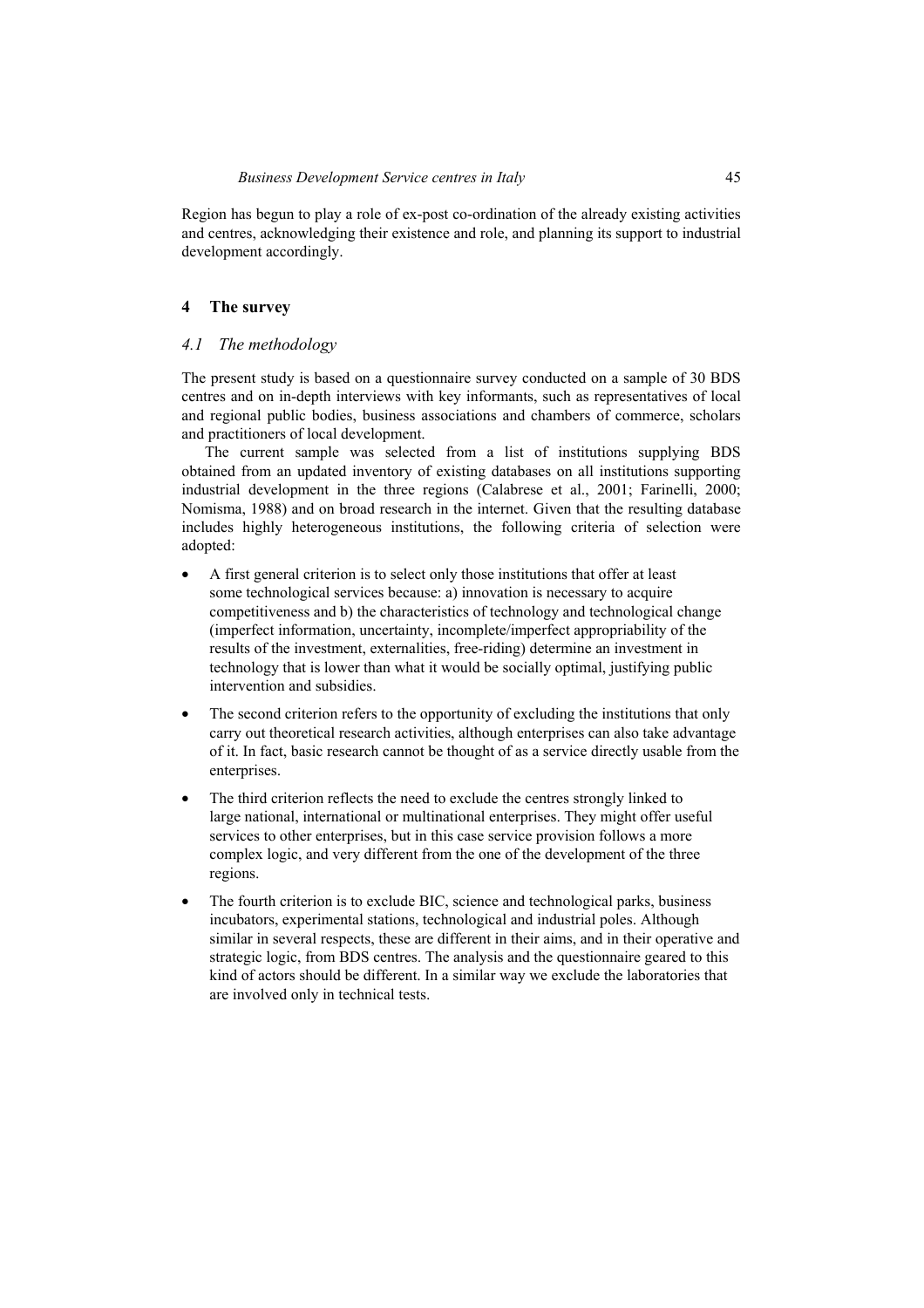Now we define a BDS Centre as an institution which can be private, public or mixed and which offers also technological services to small and medium-sized enterprises. In such a way we have defined a list of BDS centres sufficiently homogeneous to permit comparisons and representative of the universe in the three regions. From this  $list^{10}$  for the different number of centres in each region, we interviewed 11 centres out of a universe of 27 in Emilia Romagna, 12 out of 33 in Lombardia and 7 out of 13 in Veneto. The selection of the centres in each region was made on the basis of the information available and the advice of local experts in order to represent the wide variety of institutions in terms of type of clients, geographical (within or outside districts) and sector specialisation and take into account the actual possibility to visit the selected centres and the availability of the directors to be personally interviewed by the authors ands to fill up the questionnaire.

The questionnaire included the following sections: $11$ 

- The history of the centres: how do they originate? Which were the stated objectives?
- The different types of services supplied: how much do they contribute to the total activity of the centres? Are these services subsidised?
- The customers: how many customers? Which size do the customer firms have? Are there other institutions among the customers? Where are the customers located?
- The turnover: total revenues and source of revenues.
- Number of employees and their education.
- The linkages of the centres with other local, national and international institutions.
- Main channels of knowledge accumulation.
- Self-evaluation efforts and identification of main strengths and most urgent objectives to reach.

Like any other survey, there are potential problems regarding the accuracy of the results. To overcome some of the problems related to data accuracy and inconsistencies, they are complemented and cross-referenced with interviews to other key informants and with secondary sources available in the literature.

#### *4.2 The main findings*

The analysis of the services supplied by the BDS centres in our sample is the first step to discuss the empirical evidence collected. In accordance with other surveys (Committee of Donor Agencies for Small Enterprise Development, 1997), five classes of services are identified in the questionnaire:

- design, including information about fashion trends and services related with Computer Aided Design (CAD) technology
- marketing services such as market research, export promotion and organisation of trade fairs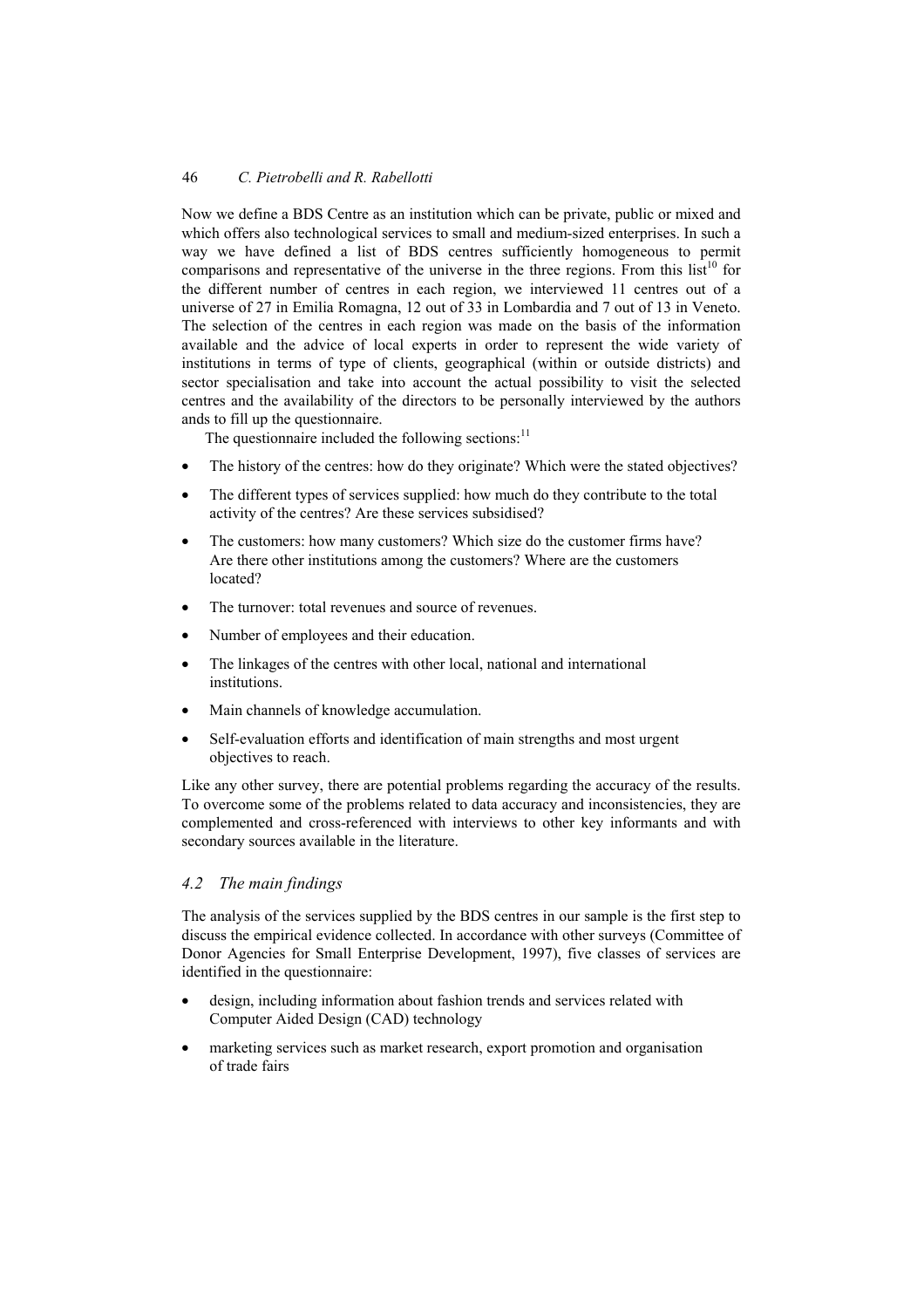- technological services such information about new technologies, R&D projects, development and implementation of hardware and software solutions, laboratory tests, quality certification and information on environmental regulations
- training for managers, technicians, technical engineers and trainers
- business management such as investment planning, legal and bookkeeping assistance and patent registration.

At the first glance, all the centres interviewed deliver services at least in two of the classes identified and 80% of them offer services in at least three classes. Centres were also asked for their most profitable area of services and technological services were indicated as the most profitable by 43% of the centres and training by 20% of them. Among technological services, the most profitable are laboratory testing and quality certification. With respect to training, its profitability is mostly owing to the large availability of EU funds in this field.

As a whole, according to their supply of services, BDS centres appear to be rather heterogeneous, and this makes any generalisation very problematic. In order to overcome this problem, we try to identify their main vocation deriving a classification on the basis of quantitative – the amount of human resources devoted to each service, to approximate the costs or resources employed, and the profitability of each area and/or service – and qualitative information collected with the questionnaire. From Table 1 it appears that some centres are much specialised in the provision of some specific services while others supply a wide variety of services. Accordingly, we classify the 30 centres in our sample in four categories each having the following characteristics:

- Nine centres (30% of the sample) are much specialised in laboratory tests and quality certification. As can be seen in Table 1, five of them devote at least 70% of their human resources to supply these services. For the remaining four centres in this category the exact amount of human resources is not available but the qualitative information collected confirms that they are also specialised. Moreover, in all these centres laboratory tests and quality certification services are considered as the most profitable area.
- Three centres (10% of the sample) are specialised in innovative technological services, devoting at least 65% of their human resources to supply this type of services.
- The remaining 17 centres are not specialised in any specific service but supply a variety of them. Within this large group two different categories can be identified:
	- Seven centres (23% of the sample) aim at the development of industrial districts with a clear sector specialisation (33% of the sample).
	- Ten centres (33% of the sample) have a more general target of territorial development and are not located in districts.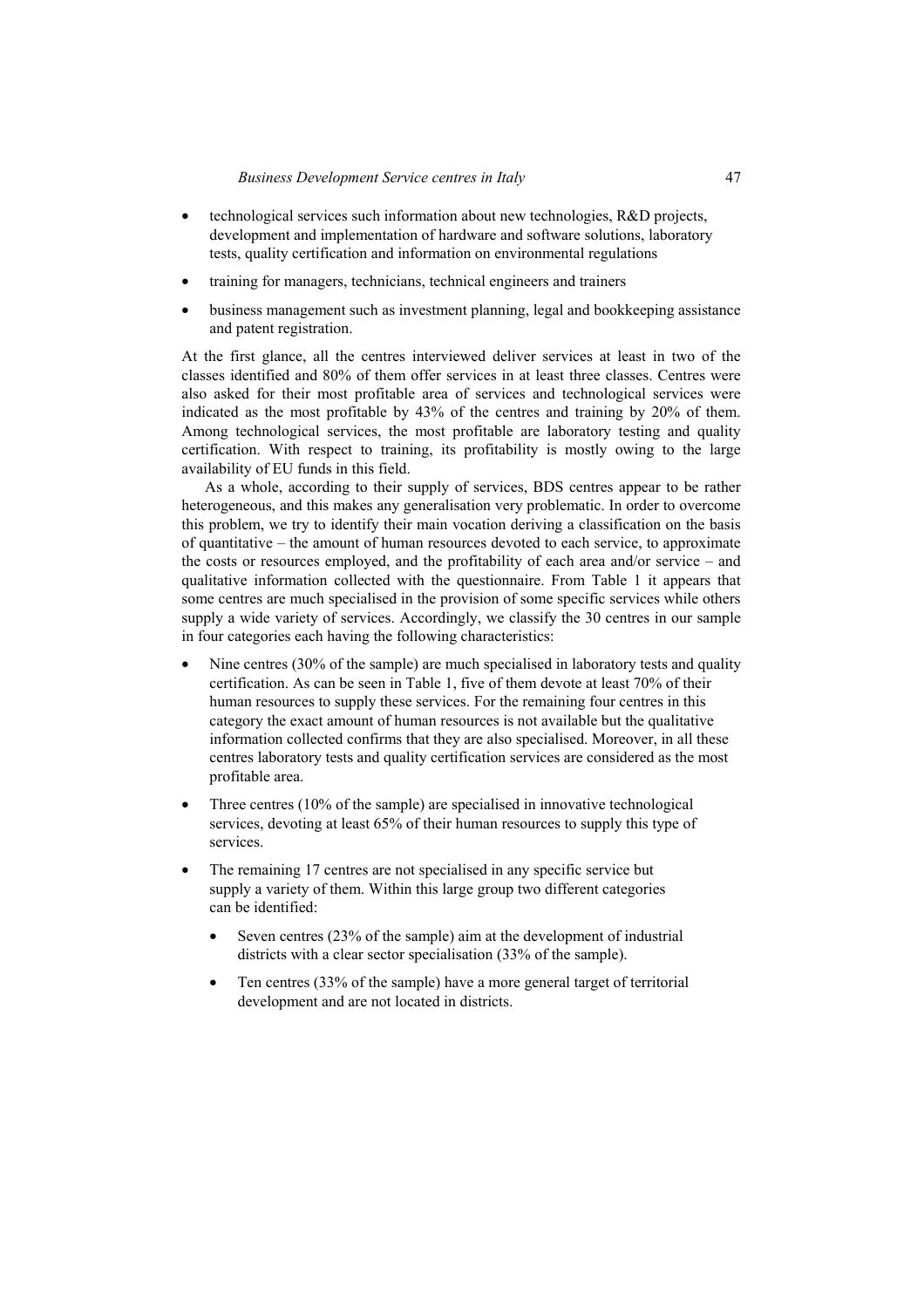### **Table 1** Main vocations of the BDS centres

| Centre                              | <b>V</b> ocation                              | Justification                                                                                                                                                                                                                                     |
|-------------------------------------|-----------------------------------------------|---------------------------------------------------------------------------------------------------------------------------------------------------------------------------------------------------------------------------------------------------|
| Centro ceramico<br>Bologna (ER)     | Laboratory tests and<br>quality certification | Percentage of N/A The centre mainly supplies<br>laboratory tests and quality certifications, which are<br>identified as the most profitable services provided                                                                                     |
| Certottica (V)                      | Laboratory tests and<br>quality certification | Percentage of N/A The centre mainly supplies<br>laboratory tests and quality certifications, which are<br>identified as the most profitable services provided                                                                                     |
| CSQA(V)                             | Laboratory tests and<br>quality certification | 70% of human resources devoted to supply<br>laboratory tests and quality certifications                                                                                                                                                           |
| AQM(L)                              | Laboratory tests and<br>quality certification | Percentage of N/A The centre mainly supplies<br>laboratory tests and quality certifications, which are<br>identified as the most profitable services provided                                                                                     |
| CIMAC(L)                            | Laboratory tests and<br>quality certification | 80% of human resources devoted to supply<br>laboratory tests and quality certifications                                                                                                                                                           |
| Centro servizi<br>$calz$ alza $(L)$ | Laboratory tests and<br>quality certification | 70% of human resources devoted to supply<br>laboratory tests and quality certifications                                                                                                                                                           |
| CENTROCOT (L)                       | Laboratory tests and<br>quality certification | 75% of human resources devoted to supply<br>laboratory tests and quality certifications                                                                                                                                                           |
| CATAS (L)                           | Laboratory tests and<br>quality certification | Percentage of N/A The centre mainly supplies<br>laboratory tests and quality certifications, which are<br>identified as the most profitable services provided                                                                                     |
| <b>CERMET</b> (ER)                  | Laboratory tests and<br>quality certification | 70% of human resources devoted to supply<br>laboratory tests and quality certifications                                                                                                                                                           |
| ProMo (ER)                          | Territorial<br>development                    | Main objective is territorial development. The centre<br>supply services to firms specialised in various<br>sectors and located in the Province                                                                                                   |
| Treviso<br>Tecnologia (V)           | Territorial<br>development                    | The centre supplies technological and training<br>services. It does not have a sector specialisation.<br>Customers are located in the Province                                                                                                    |
| LUMETEL (L)                         | Territorial<br>development                    | The centre supplies marketing, technological,<br>training and business management services. It does<br>not have a sector specialisation. Customers are<br>located in the Province                                                                 |
| CL(L)                               | Territorial<br>development                    | The centre supplies technological and training<br>services. It does not have a sector specialisation.<br>Customers are located in the Province                                                                                                    |
| SECAS (L)                           | Territorial<br>development                    | The centre supplies marketing, technological,<br>training and business management services. It does<br>not have a sector specialisation. Customers are local<br>but it is not a district. Main objective is the<br>development of a mountain area |
| CESTEC (L)                          | Territorial<br>development                    | The centre supplies marketing, technological,<br>training and business management services. It does<br>not have a sector specialisation. Customers are<br>located in the Region                                                                   |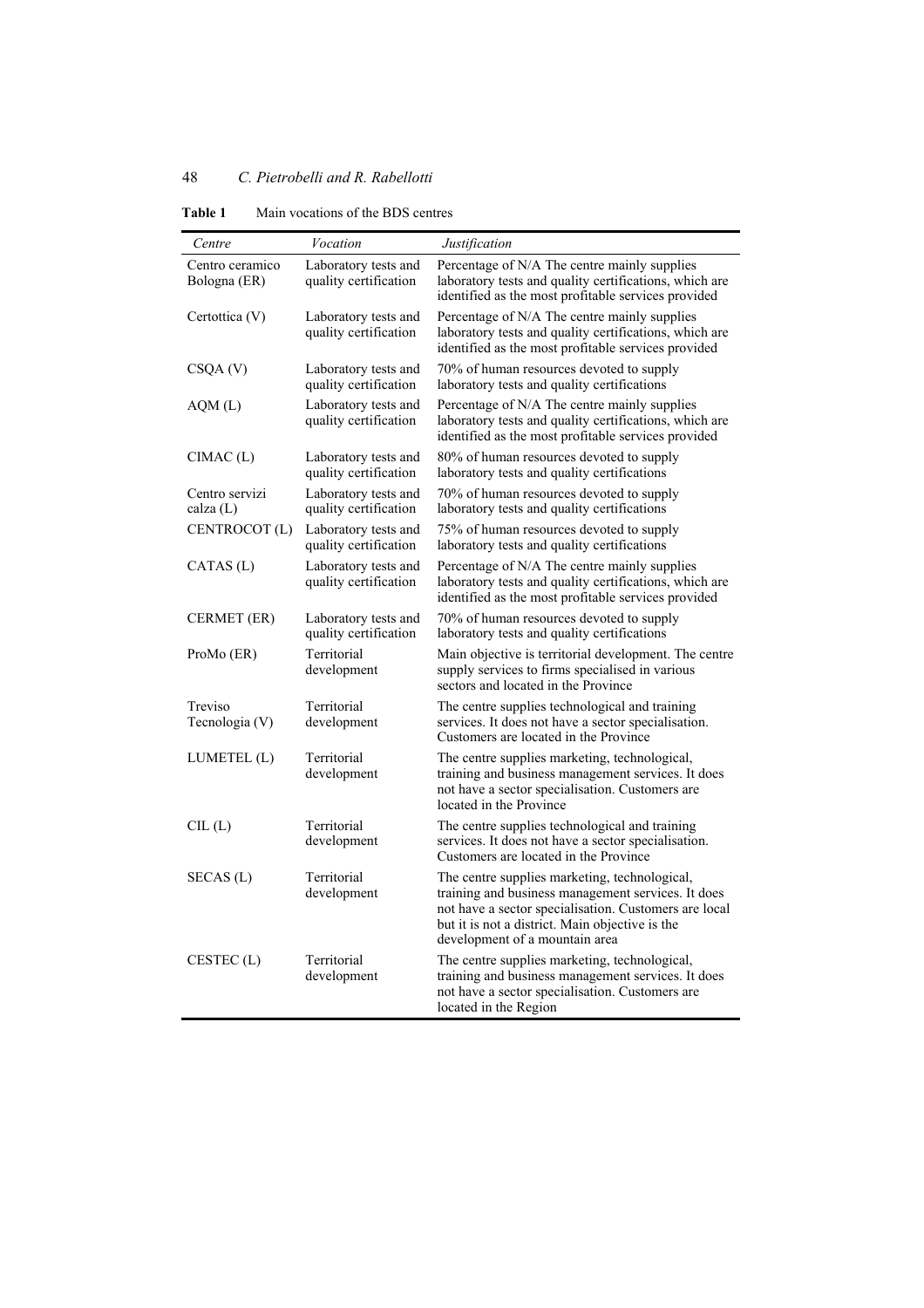## *Business Development Service centres in Italy* 49

**Table 1** Main vocations of the BDS centres (continued)

| Centre                               | Vocation                                | Justification                                                                                                                                                                                                                               |  |
|--------------------------------------|-----------------------------------------|---------------------------------------------------------------------------------------------------------------------------------------------------------------------------------------------------------------------------------------------|--|
| ASNM(L)                              | Territorial<br>development              | The centre supplies marketing, training and business<br>management services. It does not have a sector specialisation.<br>Customers are local but it is not a district. Main objective is<br>the reorganisation of a de-industrialised area |  |
| PSTL(L)                              | Territorial<br>development              | The centre supplies marketing, technological, training and<br>business management services. It does not have a sector<br>specialisation. Customers are local but it is not a district                                                       |  |
| ASTER (ER)                           | Territorial<br>development              | The centre supplies technological, training and business<br>management services. It does not have a sector specialisation.<br>Customers are located in the Region                                                                           |  |
| Tecnopadova<br>(V)                   | Territorial<br>development              | The centre supplies design, technological, training and<br>business management services. It does not have a sector<br>specialisation. Customers are located in the Region                                                                   |  |
| CITER (ER)                           | District<br>development                 | The centre supplies design, technological, training and<br>business management services. It does have a sector<br>specialisation. It is located in a district                                                                               |  |
| Centuria (ER)                        | District<br>development                 | The centre supplies marketing, technological and business<br>management services. It does have a sector specialisation.<br>It is located in a district                                                                                      |  |
| Consobiomed<br>(ER)                  | District<br>development                 | The centre supplies marketing, technological and training<br>services. It does have a sector specialisation. It is located in a<br>district                                                                                                 |  |
| Centro Veneto<br>Calzaturiero<br>(V) | District<br>development                 | The centre supplies design, technological and training<br>services. It does have a sector specialisation. It is located in a<br>district                                                                                                    |  |
| CLAC(L)                              | District<br>development                 | The centre supplies design, marketing, technological, training<br>and business management services. It does have a sector<br>specialisation. It is located in a district                                                                    |  |
| Legno legno<br>(ER)                  | District<br>development                 | The centre supplies marketing, technological, training and<br>business management services. It does have a sector<br>specialisation. It is located in a district                                                                            |  |
| CERCAL (ER)                          | District<br>development                 | The centre supplies design, technological and training<br>services. It does have a sector specialisation. It is located in a<br>district                                                                                                    |  |
| Democenter<br>(ER)                   | Innovative<br>technological<br>services | 65% of human resources devoted to technological projects                                                                                                                                                                                    |  |
| Tecnologia and<br>Design $(V)$       | Innovative<br>technological<br>services | 65% of human resources devoted to technological projects                                                                                                                                                                                    |  |
| Laboratorio<br>d'impresa (ER)        | Innovative<br>technological<br>services | 70% of human resources devoted to technological projects                                                                                                                                                                                    |  |
| $CPV - Rumor$<br>(V)                 | Training                                | 70% of human resources devoted to training                                                                                                                                                                                                  |  |

 $ER =$  Emilia Romagna;  $L =$  Lombardia;  $V =$  Veneto.

*Source*: Authors' survey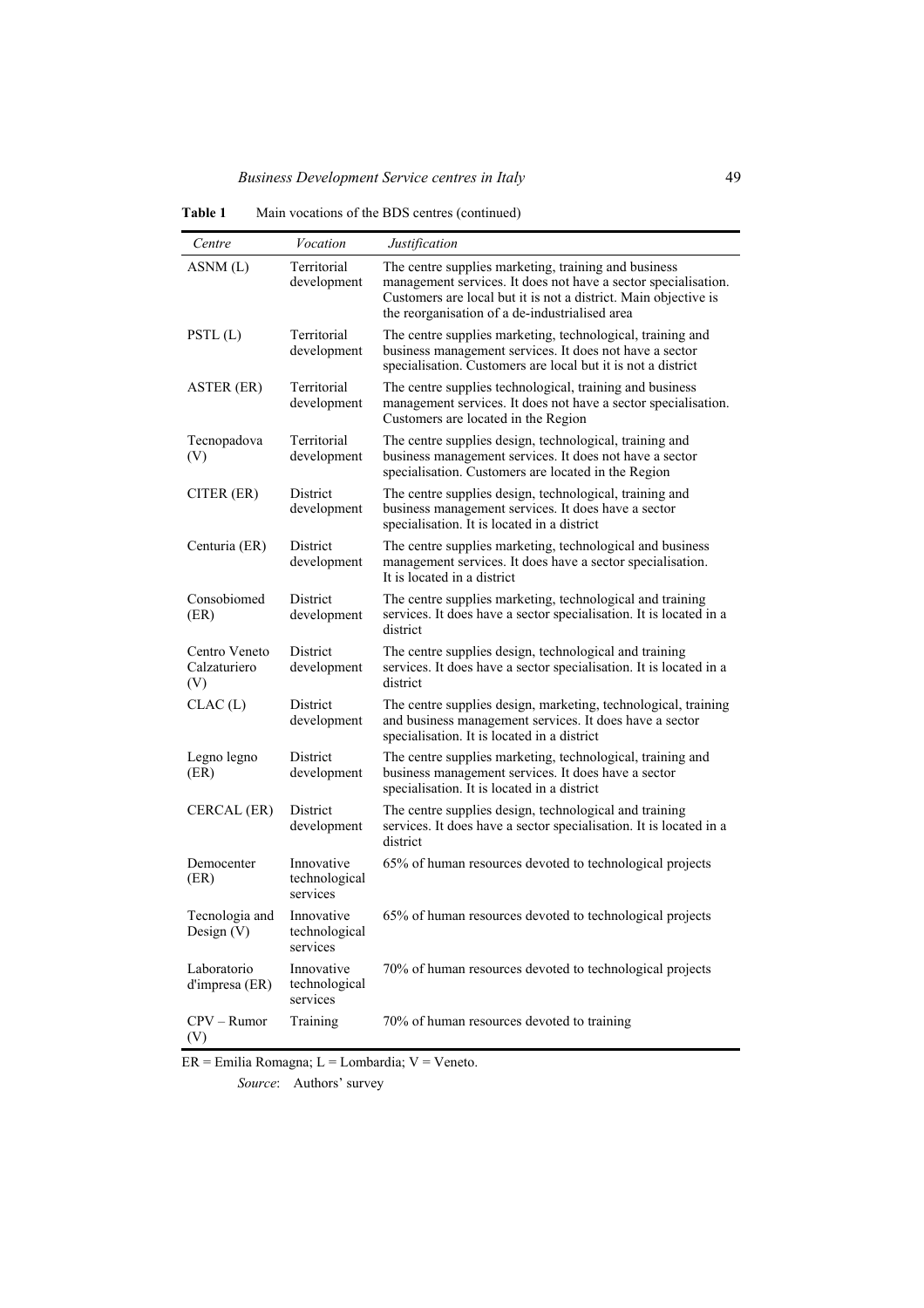Finally, there is only one centre specialised in training and devoting to this activity 70% of its human resources.<sup>12</sup>

On the basis of this classification, Table 2 summarises the major findings of our survey, presenting the main stylised facts that characterise the centres belonging to the different classes considered.

|                                                   | Laboratory tests<br>quality<br>certification | <b>Territorial</b><br>development | <i>District</i><br>development | Innovative<br>technological<br>services |
|---------------------------------------------------|----------------------------------------------|-----------------------------------|--------------------------------|-----------------------------------------|
| Main initiative                                   | Public-private                               | Fully public                      | Public-private                 | Public-private                          |
| Majority of equity                                | Private                                      | Public                            | Private                        | Private                                 |
| Sector specialisation                             | Yes                                          | N <sub>0</sub>                    | Yes                            | No                                      |
| Average no. of clients                            | 1,155                                        | 710                               | 213                            | 223                                     |
| Main location<br>of clients                       | National                                     | Local                             | Local                          | Regional                                |
| Main type of clients                              | <b>SMEs</b>                                  | <b>SMEs</b>                       | <b>SMEs</b>                    | <b>SMEs</b>                             |
| Average turnover<br>(Euro mill.)                  | 2.5                                          | 2.6                               | 1.2                            | 1.5                                     |
| Average public<br>subsidy                         | 13%                                          | 47%                               | 31%                            | 39%                                     |
| Average revenue from<br>sale                      | 75%                                          | 40%                               | 57%                            | 61%                                     |
| Average no.<br>of employees                       | 40                                           | 24                                | 16                             | 19                                      |
| Share of technicians                              | $>50\%$                                      | $<$ 50%                           | $< 50\%$                       | $< 50\%$                                |
| Share of employees<br>with a university<br>degree | $<$ 50%                                      | $>50\%$                           | $<$ 50%                        | $> 50\%$                                |
| Internal training                                 | Yes                                          | Yes                               | Little                         | Yes                                     |
| Average no.<br>of external linkages               | 6.22                                         | 8.10                              | 7.71                           | 9.67                                    |
| International<br>collaborations                   | Yes                                          | Little                            | Yes                            | Yes                                     |
| Self-evaluation                                   | Yes                                          | Yes                               | Yes                            | Yes                                     |
| Centres' certification                            | Yes                                          | N <sub>0</sub>                    | N <sub>0</sub>                 | N <sub>0</sub>                          |

Table 2 BDS centres: some stylised characteristics

*Source*: Authors' survey

The first fact we want to stress is that the four types of centres differ according to their turnover size and centres specialised in laboratory tests and quality certification and those targeting territorial development are much larger that the rest. Using the number of customers as an indicator, the first type of centres are also reaching a much larger audience both in terms of number and geographical origin. Given the relative standardisation of the type of services supplied, some of these centres have in fact grown quite large, extending their market to the whole country and being able to sell their services to firms. Therefore, on average 75% of their turnover comes from selling their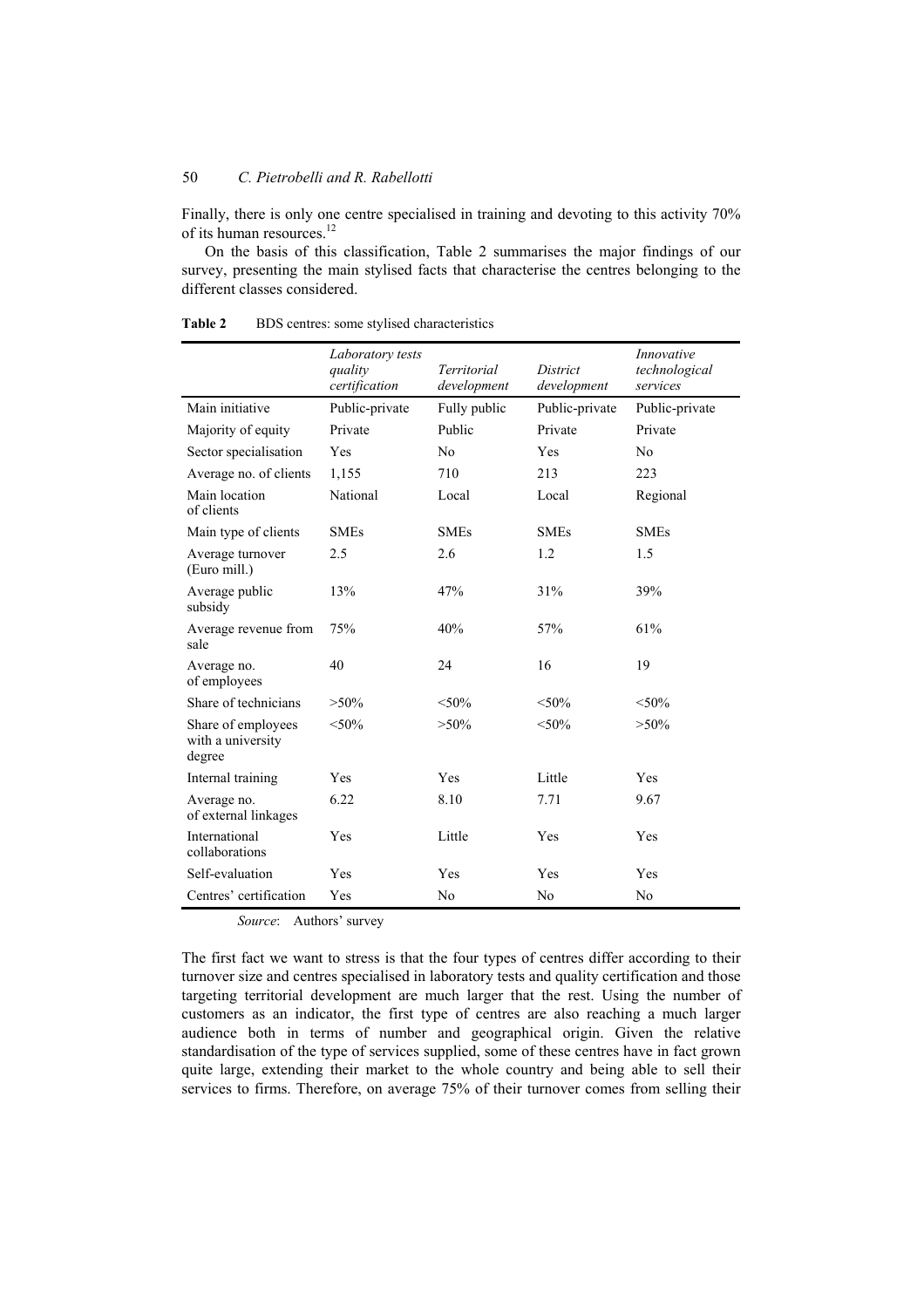services to customers. Centres specialised in laboratory tests and quality certification are typical examples of centres providing services that are demanded by firms and can therefore be efficiently sold in the market, exploiting economies of the scale of production.

Also the three centres supplying innovative technological services are able to sell their services in the market and in fact their turnover on average comes more from sales of services than from subsidies. Moreover, although their size is small in terms of turnover, customers and employees compared with other categories of centres, they offer their services to a regional audience confirming that the local scale is too limited for such a kind of services.

District centres are also small in terms of turnover, number of customers and employees. They supply a variety of services to sector-specialised firms located in industrial districts. Their main characteristic is the strong relationship with the private sector. The services they supply are not very innovative but well suited to the demand of their customers, which are mainly local SMEs. This is confirmed by their good capability to sell their services in the market.

Centres targeting territorial development are the most strongly linked with the public sector, depending on public grants more than the rest of the sample. In some cases this is justified by the nature of the services supplied: some of these centres are in fact playing a coordinating role in the allocation of resources that would not easily find their 'socially-best' use if left to market forces alone. Some other centres are providing the market with resources (and opportunities) that would not otherwise be available, and signal the future strategic relevance of services that are not demanded (nor offered) today, but whose role may be crucial in the future (Hamel and Prahalad, 1994, quoted in Bellini  $(2001)$ .<sup>13</sup> At the same time, however, there are also centres supplying rather generic and simple services to a wide range of firms without a clear justification for their existence, and even less for public subsidies.

#### **5 Lessons learned from Italian BDS**

The analysis of the BDS experiences in three of the most industrialised regions in Italy allows drawing some general considerations about the contribution of service centres to the industrial development, competitiveness and innovative capability of local economic systems.

The first result is the wide heterogeneity of the BDS centres analysed, that mirrors a similar heterogeneity in Italy; they differ a great deal in terms of size, specialisation, original initiative, turnover composition, dependence on public subsidies and linkages with firms and other institutions. This variety is somehow the result of a consistent historical evolution, in a context characterised by a national policy, which only set the general legal framework, leaving room for regional and local industrial policy interventions. Thus, in Italy BDS centres have not been established within a consistent national policy framework supporting industrial development; rather, they are the result of much decentralised, bottom-up and diverse approaches. In most cases the creation of BDS centres is the effect of the collaboration among regional and local public institutions, very often together with the private sector, represented by Business Associations, Chambers of commerce, local banks, individual enterprises or groups of them.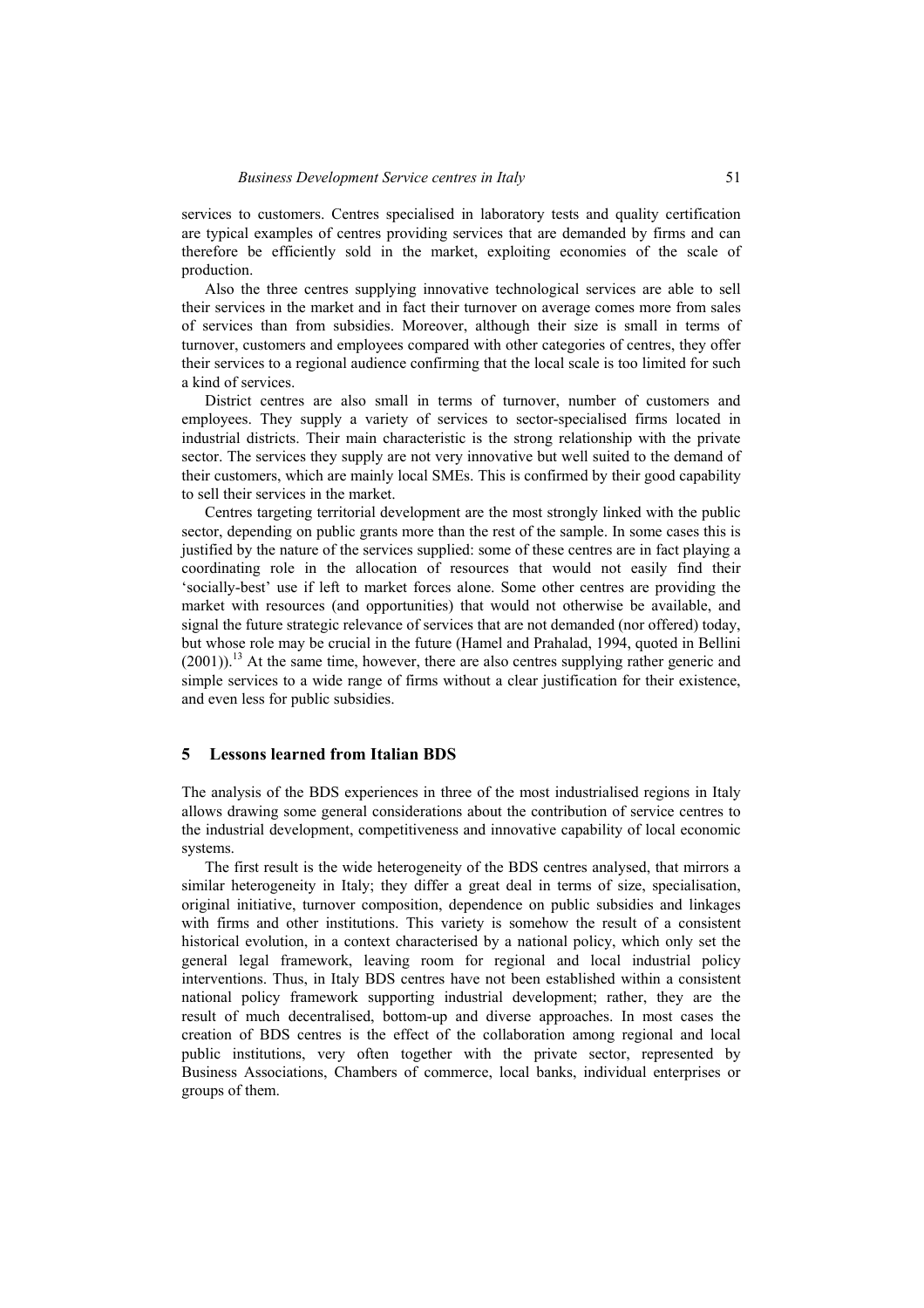Secondly, our survey confirms that BDS centres are often the expression of local specific needs, and have strong linkages with the local business environment. The remarkable private involvement in the creation of many centres, the predominance of local firms among clients, and the intense interactions with firms in the centres' activities are all frequent features of BDS centres.

Thirdly, this strong idiosyncrasy of BDS centres reflects the peculiarity of the Italian industrial system, especially strong in the three regions under analysis. In other words, BDS centres are the coherent expression of the economic environment from which and at the time in which they originated: initially many BDS centres contributed to the diffusion of services which were new when the centres were created. The initiative was often private (Veneto) or public but in close collaboration with the productive sector (Emilia Romagna).

Fourthly, most BDS centres have achieved financial self-sufficiency by now. As they supply services, which firms have learnt to demand and value, they have gradually managed to charge a price for their BDS. For this reason, a large part of BDS centres, particularly those specialised in laboratory testing and quality certification, and the district centres, have reached a good degree of financial sustainability, which is of course a good achievement in terms of budget constraint.

Italian BDS centres are very good examples of how firms together with local institutions can collaborate in order to set up a business environment conducive to industrial development. The local availability of specialised services is definitely one of the competitive assets of the Italian SMEs production systems in these three regions.

However, there is also a downside and this pattern has also some weaknesses. Our evidence reveals that nowadays Italian BDS centres generally play a limited role to promote technological innovation and management changes in the firms serviced. According to our empirical analysis, the BDS centres really contributing to enhance firms' innovation capabilities and fulfil their needs for new innovative services are only a minority. Most of them contribute to sustain firms' static competitive advantages but they do not help in creating new dynamic competitive advantages. In other words, Italian BDS centres generally played a crucial role in creating a market for services, and diffuse (transfer) basic services to large groups of firms. However, they have been slow to evolve and restructure their role as institutions supporting SMEs' innovation strategies.

This is coherent with one of the chief findings of a study undertaken in Lombardia by Cusmano et al. (2000) on the impact of BDS Centres on a sample of firms. These authors show that the really innovative firms do not search for assistance in their innovation efforts from BDS centres, but they rather interact with universities, research centres and independent advisors. BDS Centres appear to provide a large number of less innovative enterprises with simpler services, such as commercial and technical information, marketing, and training.

To sum up, the main weakness of then Italian pattern of BDS centres seems to be their slow capability to evolve and adapt to a rapidly changing industrial environment. It implies an ideal life cycle a BDS centre. But a question arises if a centre should close or change its main areas of operation? Is their replacement necessary?<sup>14</sup> Is it necessary to move into new areas of operations of innovative activities or stop its operations after creating an effective market? Alternatively, a BDS centre should act as co-ordinator of networks of innovative specialised institutions, facilitating the matching of demand and supply of services and, very importantly, stimulating the demand for services fulfilling today hidden and tacit, but in the near future strategic needs. In the Italian system, this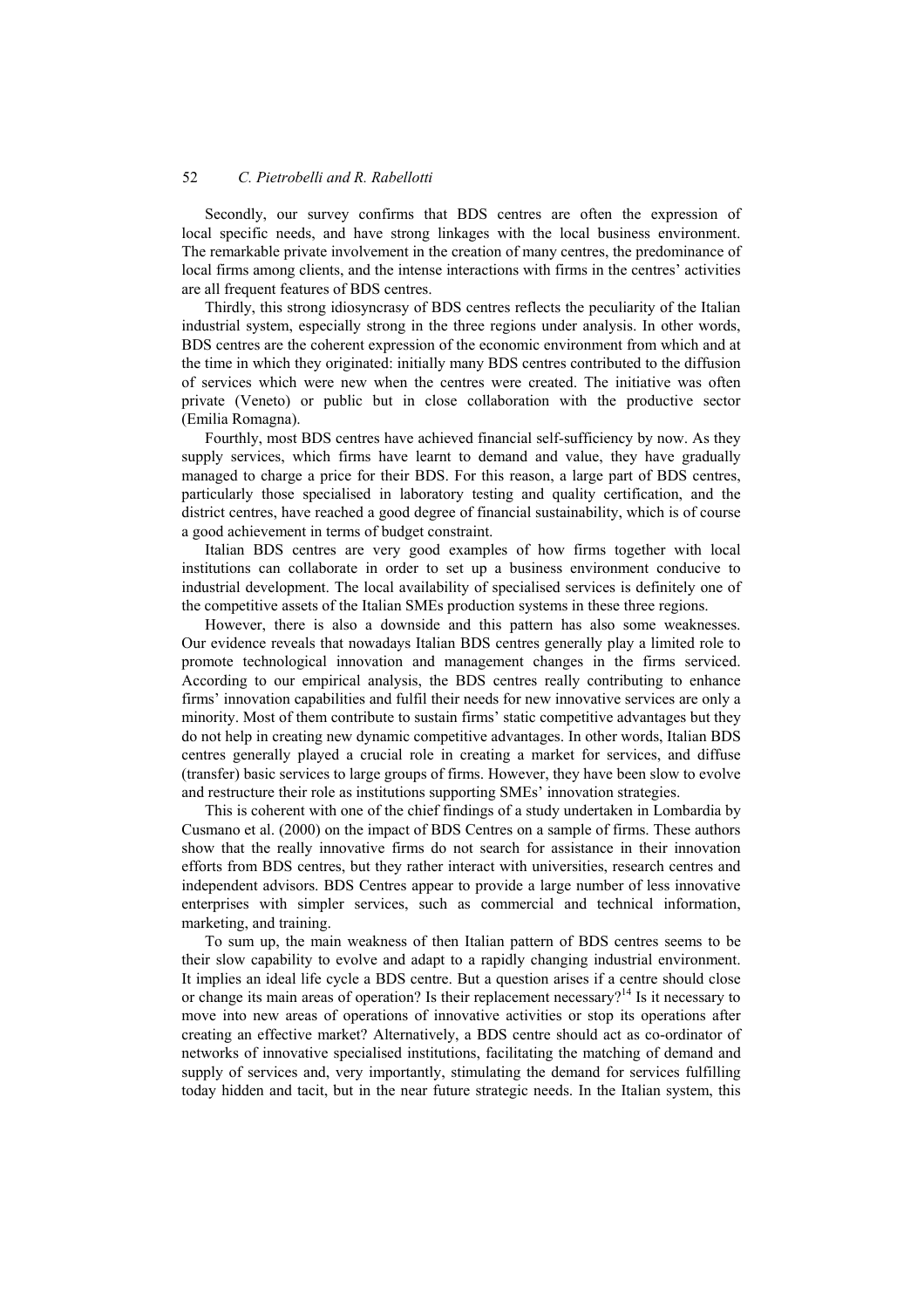type of BDS centre does not actually exist, unless at a very incipient stage in some isolated examples. Most BDS centres have in fact remained in their early stages of the 'life-cycle'. Only recently in Emilia Romagna, recent experiences have taught the centres some lessons resulting in a new tendency. Some of the existing BDS centres belonging to the Ervet system are restructuring their role to become 'network-facilitators', almost 'brokers' among different institutions, such as Universities and Research Centres, firms and their associations, other service centres.

To conclude, Italian BDS centres offer the right kind of services that are presently demanded by firms, but do not succeed in enhancing the innovation and dynamic competitiveness of local economic systems. In the new competitive environment prevailing today, we may cast doubts on the relevance of their role in advanced industrialised regions such as those analysed in this paper. Insofar as innovation and organisational change are essential conditions for the competitiveness of local systems, it would be desirable that BDS Centres were more active in fostering firms' and local institutions' innovation and linkages among themselves and with other (foreign) networks.

#### **References**

Amin, A. (1997) *Il modello Emiliano: Sfide istituzionali*, Mimeo, (Laboratorio di Politiche Locali).

- Bartoloni, E. (2001) 'Distretti industriali e *outsourcing* di servizi avanzati: un'analisi empirica sulle imprese lombarde', paper presented at the *XXII Italian Regional Science Conference*, October, Venice.
- Bellini, N. (1985) 'Servizi reali ed innovazione: considerazioni di politica industriale', *Economia Pubblica*, Vol. 9, No. 10, pp.415–420.
- Bellini, N. (2000) 'Real services: a re-appraisal', *European Planning Studies*, Vol. 8, No. 6, pp.711–728.
- Bellini, N. (2001) 'Problemi di valutazione delle politiche di servizi reali alle imprese', paper presented to *The IV Congress of the Associazione Italiana di Valutazione*, Bari, April.
- Bellini, N. and Condorelli, F. (2004) 'Peripherality and proximity. Do business support services matter?', paper presented at *The Regional Science Association Conference on 'Europe at the Margins: EU Regional Policy, Peripherality and Rurality'*, Angers, April.
- Bellini, N. and Pasquini, F. (1998) 'The case of ERVET in Emilia-Romagna: towards a second-generation regional development agency', in Halkier, H., Danson, M., Damborg, C. (Eds.): *Regional Development Agencies in Europe*, Jessica Kingsley, London, pp.253–270.
- Bianchi, P. (1985) 'Servizi reali: considerazioni analitiche e implicazioni di politica industriale', *L'Industria*, Vol. 2, pp.233–246.
- Bianchi, P. and Giordani, M.G. (1993) 'Innovation policy at the local and national levels: the case of Emilia Romagna', *European Planning Studies*, Vol. 1, No. 1, pp.25–42.
- Brusco, S. (1992) 'Small firms and the provision of real services', in Pyke, F. and Sengenberger, W. (Eds.): *Industrial Districts and Local Economic Regeneration*, ILO, Geneva, pp.177–196.
- Calabrese, G., Cariola, M. and Rolfo, S. (2001) 'La valutazione delle politiche per l'innovazione a livello regionale', in Paganetto, L. and Pietrobelli, C. (Eds.): *Scienza, Tecnologia e Innovazione: Quali Politiche?*, Il Mulino, Bologna, pp.439–473.
- Committee of Donor Agencies for Small Enterprise Development (1997) *Business Development Services for SMEs: Preliminar Guidelines for Donor-funded Interventions*, The World Bank, Washington.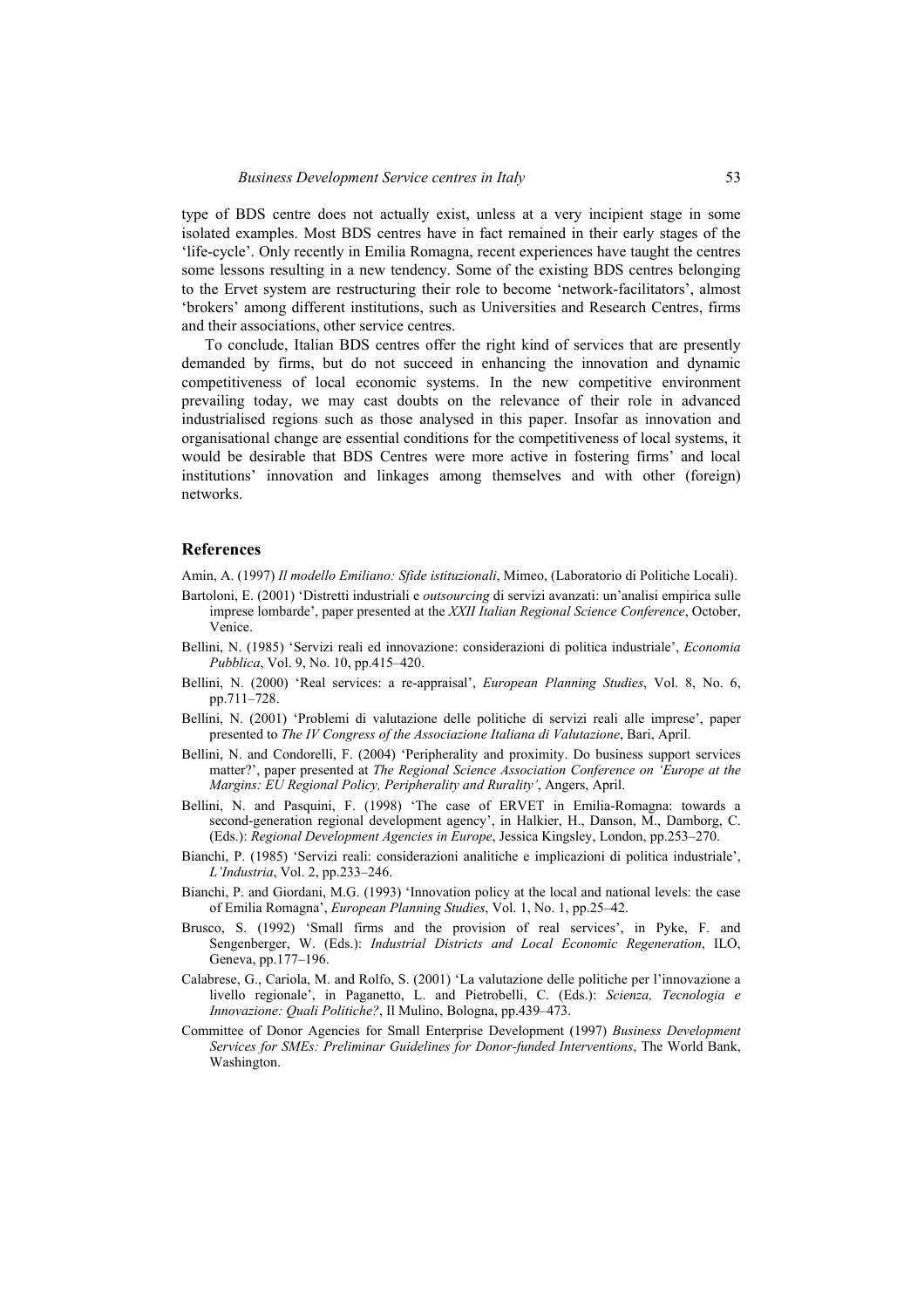- Cooke, P., Uranga, M.G. and Etxebarria, G. (1997) 'Regional innovation systems: institutional and organisational dimensions', *Research Policy*, Vol. 26, pp.475–491.
- Corò, G. (Ed.) (2001) 'Il ruolo, la situazione e l'evoluzione della subfornitura nelle realtà distrettuali del Veneto', *Rapporto di ricerca per la Regione Veneto*, Comitato di Consultazione sulla Subfornitura, Venezia, Gennaio.
- Cusmano, L., Lissoni, F. and Sironi, M. (2000) 'Selezione avversa e trasferimento tecnologico: un'analisi dei centri di servizio alle imprese della Regione Lombardia', *Economia e Politica Industriale*, No. 105, pp.19–57.
- Farinelli, M. (2000) *Aggiornamento Della Ricognizione dei Centri di Servizio alle Imprese*, Centri di Ricerca e Università, Rome, May, Agitec.
- Feller, I. (1997) 'Manufacturing technology centres as components of regional technology infrastructures', *Regional Science and Urban Economics*, Vol. 27, pp.181–197.
- Garofoli, G. and Musyck, B. (2003) 'Innovation policies for SMEs: an overview of policy instruments', in Asheim, B.T., Nauwelaers, C. and Todtling, F. (Eds.): *Regional Innovation Policy for Small and Medium Enterprises*, Edward Elgar, Cheltenham, pp.119–138.
- Hamel, G. and Prahalad, C.K. (1994) *Competing for the Future*, Harvard Business School Press, Boston.
- Leoncini, R. and e Lottim, F. (2001) 'Attività innovativa e politiche di sostegno. Il caso emilia romagna', in Paganetto, L. and Pietrobelli, C. (Eds.): *Scienza, Tecnologia e Innovazione: Quali Politiche?*, Il Mulino, Bologna, pp.475–500.
- Lombardia, R. (1995) *Le Politiche Industriali Della Regione Lombardia: Strategie, Normative, Attuazione, A Cura Dell'assessorato Industria e Artigianato – Servizio Industria*, Milan, Regione Lombardia.
- Lundvall, B. (1988) 'Innovation as an interactive process: from user-producer interaction to the national system of innnovation', in Dosi, G., Freeman, C., Nelson, R.R., Silverberg, G. and Soete, L. (Eds.): *Technical Change and Economic Theory*, Pinter Publishers, New York, Columbia University Press, London, pp.349–369.
- Muller, E. and Zenker, A. (2001) 'Business services as actors of knowledge transformation: the role of KIBS in regional and national innovation systems', *Research Policy*, Vol. 30, pp.1501–1516.
- Nomisma (1988) 'I centri di servizio reale alle imprese: stato dell'arte e repertorio delle esperienze italiane', *Laboratorio di Politica Industriale*, Report no. 4, Nomisma, Bologna.
- Pietrobelli, C. and Rabellotti, R. (2002) 'Business development service centres in Italy. An empirical analysis of three regional experiences: Emilia Romagna, Lombardia and Veneto', *Serie Desarrollo Productivo*, WP No. 130: Santiago, ECLAC/CEPAL, United Nations.
- Rabellotti, R. and Viganò, L. (2000) 'La promozione del settore privato nei paesi in via di sviluppo: un approccio di mercato', *L' Industria*, Vol. XXI, No. 2, pp.345–385.
- Robson, P.J.A. and Bennet, R.J. (2000) 'The use and impact of business advice by SMEs in Britain: an empirical assessment using logit and ordered logit models', *Applied Economics*, Vol. 32, pp.1675–1688.
- Rolfo, S. and Calabrese, G. (2003) 'Traditional SMEs and innovation: the role of the industrial policy in Italy', *Entrepreneurship and Regional Development*, Vol. 15, No. 3, pp.253–271.
- Russo, M., Allari, G., Bertini, S., Bonaretti, P., de Leo, E., Fiorani, G. and Rinaldini, G. (2000) 'Le sfide per il prossimo decennio: note per un dibattito sulle politiche regionali per lo sviluppo locale dell'Emilia Romagna', *Sviluppo Locale*, Vol. VII, No. 14, pp.23–54.
- Schmitz, H. (1992) 'Industrial districts: model and reality in Baden-Wurttemberg', in Pyke, F. and Sengenberger, W. (Eds.): *Industrial Districts and Local Economic Regeneration*, ILO, Geneva, pp.87–121.